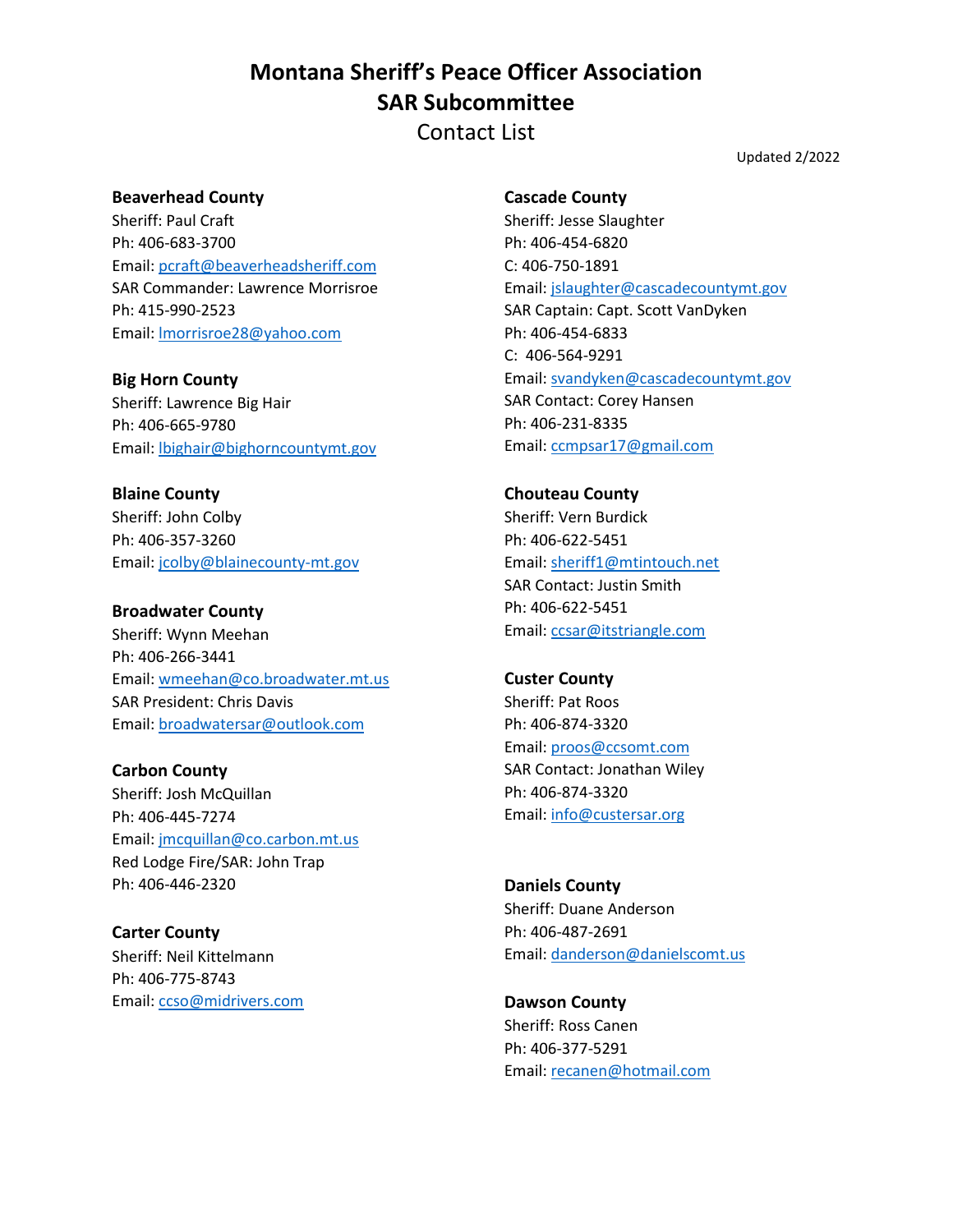Contact List

Updated 2/2022

## **Deer Lodge County**

Sheriff: Bill Sather Ph: 406-563-2069 Email: [bsather@adlc.us](mailto:bsather@adlc.us)

**Fallon County** Sheriff: Trent Harbaugh Ph: 406-778-2879 Email: [Trenton.harbaugh@leo.gov](mailto:Trenton.harbaugh@leo.gov)

## **Fergus County**

Sheriff: Rick Vaughn Ph: 460-535-3415 Email: rvaughn@fergussheriff.com Central Montana Search and Rescue SAR Contact: Ryan Peterson Ph: 406-599-0510 Email: [r\\_peterson40@hotmail.com](mailto:r_peterson40@hotmail.com)

## **Flathead County**

Sheriff: Brian Heino Ph: 406-758-5585 Email: [bheino@flathead.mt.gov](mailto:bheino@flathead.mt.gov) Dispatch: 406-758-5610 FCSO SAR Coordinator: 406-758-2118 Flathead County Search and Rescue Association Ph: 406-752-8605 Email: [fcsar911@gmail.com](mailto:fcsar911@gmail.com) North Valley Rescue Ph: 406-892-4874 Email: [northvalleyrescue@gmail.com](mailto:northvalleyrescue@gmail.com)

## **Gallatin County**

Sheriff: Dan Springer Ph: 406-582-2100 Email: [dan.springer@gallatin.mt.gov](mailto:dan.springer@gallatin.mt.gov) SAR Capt: Capt. Scott Secor Ph: 406-551-5172 Email: [scott.secor@gallatin.mt.gov](mailto:scott.secor@gallatin.mt.gov)

**Garfield County** Sheriff: Clay Lammers Ph: 406-874-3320 Email: [gcsheriff@midrivers.com](mailto:gcsheriff@midrivers.com) SAR Commander: Darrel Higgins Ph: 406-853-0716 Email: [dahiggins@mt.gov](mailto:dahiggins@mt.gov) or [darrellhiggy@yahoo.com](mailto:darrellhiggy@yahoo.com)

## **Glacier County**

Sheriff: Vernon "Napi" Billedeaux Ph: 406-873-2711 Email: [vbilledeaux@glaciercountysheriff.com](mailto:vbilledeaux@glaciercountysheriff.com)

## **Golden Valley County** Sheriff: Robert Pallas Ph: 406-568-2321 Email: [sheriff@goldenvalleymt.org](mailto:sheriff@goldenvalleymt.org)

**Granite County** Sheriff: Scott Dunkerson Ph: 406-859-3251 Email: [scottd@granitecosheriff.org](mailto:scottd@granitecosheriff.org)

**Hill County** Sheriff: Jamie Ross Ph: 406-265-2512 Email: [jross@hillso.org](mailto:jross@hillso.org)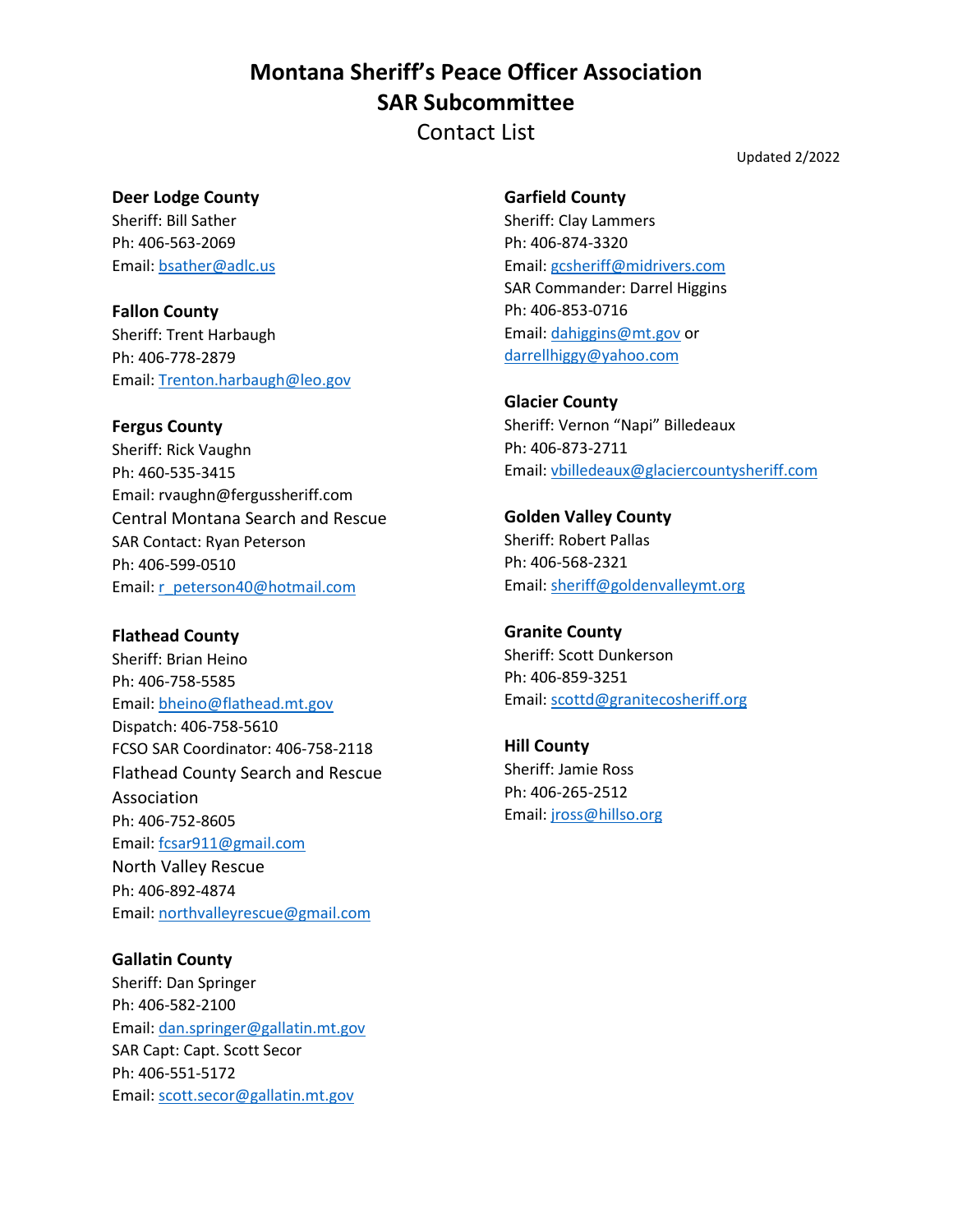Contact List

Updated 2/2022

### **Jefferson County**

Sheriff: Craig Doolittle Ph: 406-225-4075 Email: [cdoolittle@jeffersoncounty-mt.gov](mailto:cdoolittle@jeffersoncounty-mt.gov) Elkhorn Search and Rescue SAR Contact: Brad Marten Ph: 406-439-0700 Email: [bmarten@mt.gov](mailto:bmarten@mt.gov) or [ecksotic@yahoo.com](mailto:ecksotic@yahoo.com) Jefferson Valley Search and Rescue SAR Contact: Dan Hagerty Ph: 406-491-3558 Email: [griz5110@gmail.com](mailto:griz5110@gmail.com)

**Judith Basin County** Sheriff: Tim Wilhelms Ph: 406-566-2212 Email: [twilhelms@jbcounty.org](mailto:twilhelms@jbcounty.org) Undersheriff: Richard Hayes Email: [rhayes@jbcounty.org](mailto:rhayes@jbcounty.org)

**Lake County** Sheriff: Don Bell Ph: 406-883-7301 Email: [dbell@lakemt.gov](mailto:dbell@lakemt.gov)

**Lewis and Clark County** Sheriff: Leo Dutton Ph: 460-447-8235 Email: [ldutton@lccountymt.gov](mailto:ldutton@lccountymt.gov) SAR Sgt: Sgt Bill Pandis Ph: 406-529-7008 Email: [wpandis@lccountymt.gov](mailto:wpandis@lccountymt.gov) SAR Contact: Willy Wegner Ph: 406-431-4809 Email: [willy.wegner@lcsar.net](mailto:willy.wegner@lcsar.net)

**Liberty County** Sheriff: Nick Erickson Ph: 406-759-5171 Email: [sheriff@libertycountymt.gov](mailto:sheriff@libertycountymt.gov)

**Lincoln County** Sheriff: Darren Short Ph: 406-293-4112 Email: [dshort@lcsomt.us](mailto:dshort@lcsomt.us)

**Madison County** Sheriff: Phil Fortner Ph: 406-843-5301 Email: [pfortner@madisoncountymt.gov](mailto:pfortner@madisoncountymt.gov) MCSO SAR Commander: Deputy Tim Jurgonski Ph: 406-843-5301 Email: [tjurgonski@madisoncountymt.gov](mailto:tjurgonski@madisoncountymt.gov) Ruby Valley Search and Rescue Email: [rubyvalleysearchandresce@gmail.com](mailto:rubyvalleysearchandresce@gmail.com)

**McCone County** Sheriff: Lonny Jensen Ph: 406-485-3405 Email: [ljensen@mcso.mt.gov](mailto:ljensen@mcso.mt.gov)

**Meagher County**  Sheriff: Jon Lopp Ph: 406-547-3397 Email: [jlopp@meagherco.net](mailto:jlopp@meagherco.net)

**Mineral County** Sheriff: Mike Toth Ph: 406-822-3555 Email: [mtoth@co.mineral.mt.us](mailto:mtoth@co.mineral.mt.us)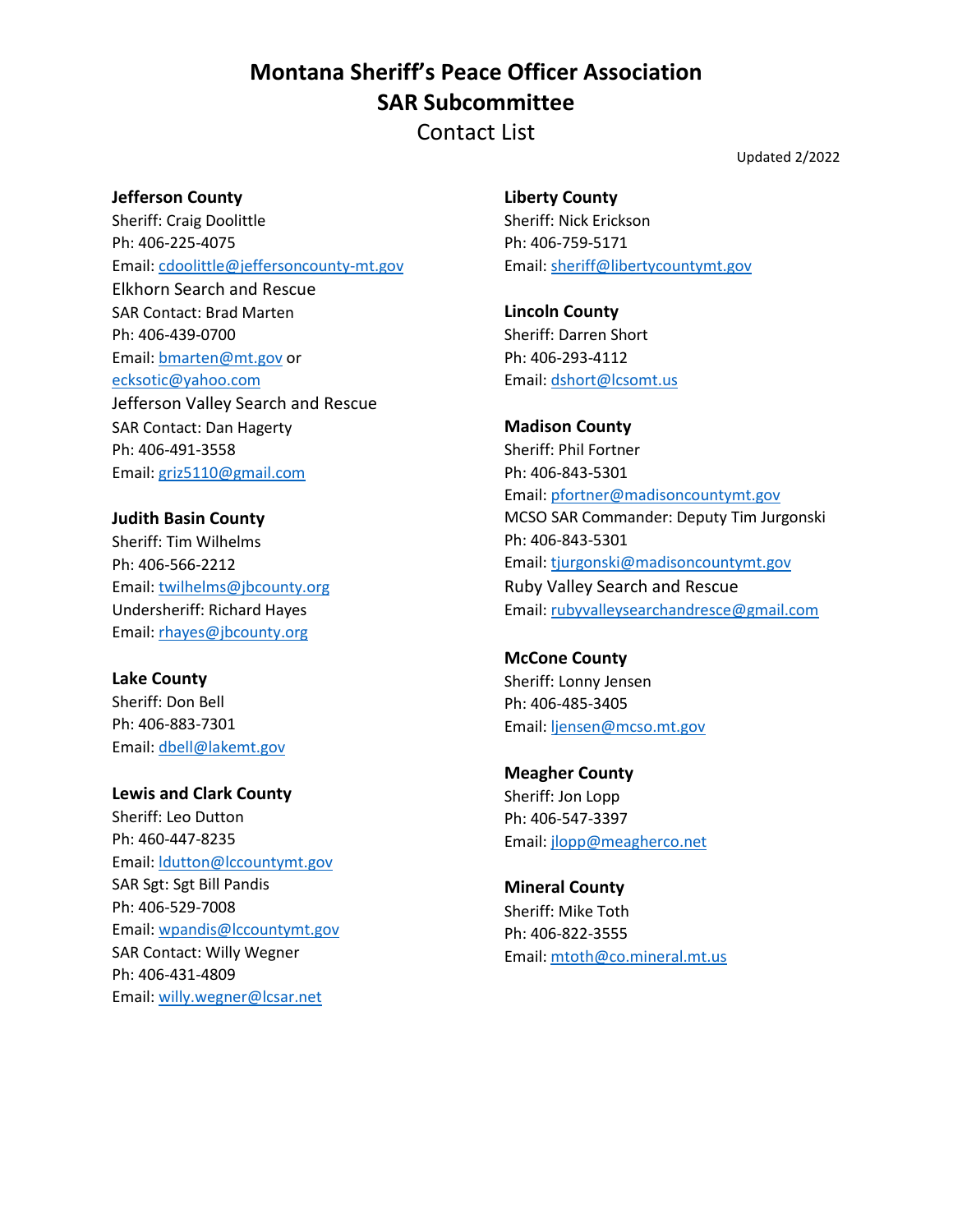Contact List

Updated 2/2022

#### **Missoula County**

Sheriff: TJ McDermott Ph: 406-258-4810 Email: [tjmcdermott@missoulacounty.us](mailto:tjmcdermott@missoulacounty.us) Missoula County Search and Rescue SAR Contact: Cindy Super Ph: 406-258-4810 Email: [cnsuper@gmail.com](mailto:cnsuper@gmail.com) Seeley Swan Search and Rescue SAR Contact: Tim Hoag Ph: 406-369-2314 Email: [kthoag@blackfoot.net](mailto:kthoag@blackfoot.net)

**Musselshell County** Sheriff: Shawn Lesnick Ph: 406-323-1402 Email: [musselshellcountysheriff@gmail.com](mailto:musselshellcountysheriff@gmail.com)

## **Park County** Sheriff: Brad Bichler Ph: 406-222-2050 Email: [bbichler@parkcounty.org](mailto:bbichler@parkcounty.org) SAR Coordinator: Deputy Tad Dykstra Ph: 406-222-2050 Email: [tdykstra@parkcounty.org](mailto:tdykstra@parkcounty.org) SAR Admin: Wendy Wood Email: [wwood@parkcounty.org](mailto:wwood@parkcounty.org)

**Petroleum County** Sheriff: Bill Cassell Ph: 406-429-6551 Email: [bcassell@petroleumcountymt.org](mailto:bcassell@petroleumcountymt.org)

**Phillips County** Sheriff: Jerry Lytle Ph: 406-654-2350 Email: [jlytle@phillipscountysheriff.org](mailto:jlytle@phillipscountysheriff.org) Undersheriff: Kevin Metcalf Email: [kmetcalf@phillipscountysheriff.org](mailto:kmetcalf@phillipscountysheriff.org) **Pondera County** Sheriff: Robert Skorupa Ph: 406-271-4060 Email: [robert.skorupa@ponderacounty.org](mailto:robert.skorupa@ponderacounty.org)

**Powder River County** Sheriff: Allen Drane Ph: 406-436-2333 Email: adrane@prcsheriff.com

**Powell County** Sheriff: Gavin Roselles Ph: 406-846-2711 Email: [gavinr@pcsomt.org](mailto:gavinr@pcsomt.org) SAR Contact: Carl Beckwith Ph: 406-288-7800 Email: [powellcosar@yahoo.com](mailto:powellcosar@yahoo.com) or [cfbeck@montana.com](mailto:cfbeck@montana.com)

**Prairie County** Sheriff: Keifer Lewis Ph: 406-635-5738 Email: [sheriff@prairiecounty.org](mailto:sheriff@prairiecounty.org)

**Ravalli County** Sheriff: Steve Holton Ph: 406-375-4060 Email: [sholton@rc.mt.gov](mailto:sholton@rc.mt.gov) SAR President: Burleigh Curtis Ph: 406-363-4421 Email: [curtissar1@gmail.com](mailto:curtissar1@gmail.com)

**Richland County** Sheriff: John Dynneson Ph: 406-433-2919 Email: [jdynneson@richland.org](mailto:jdynneson@richland.org)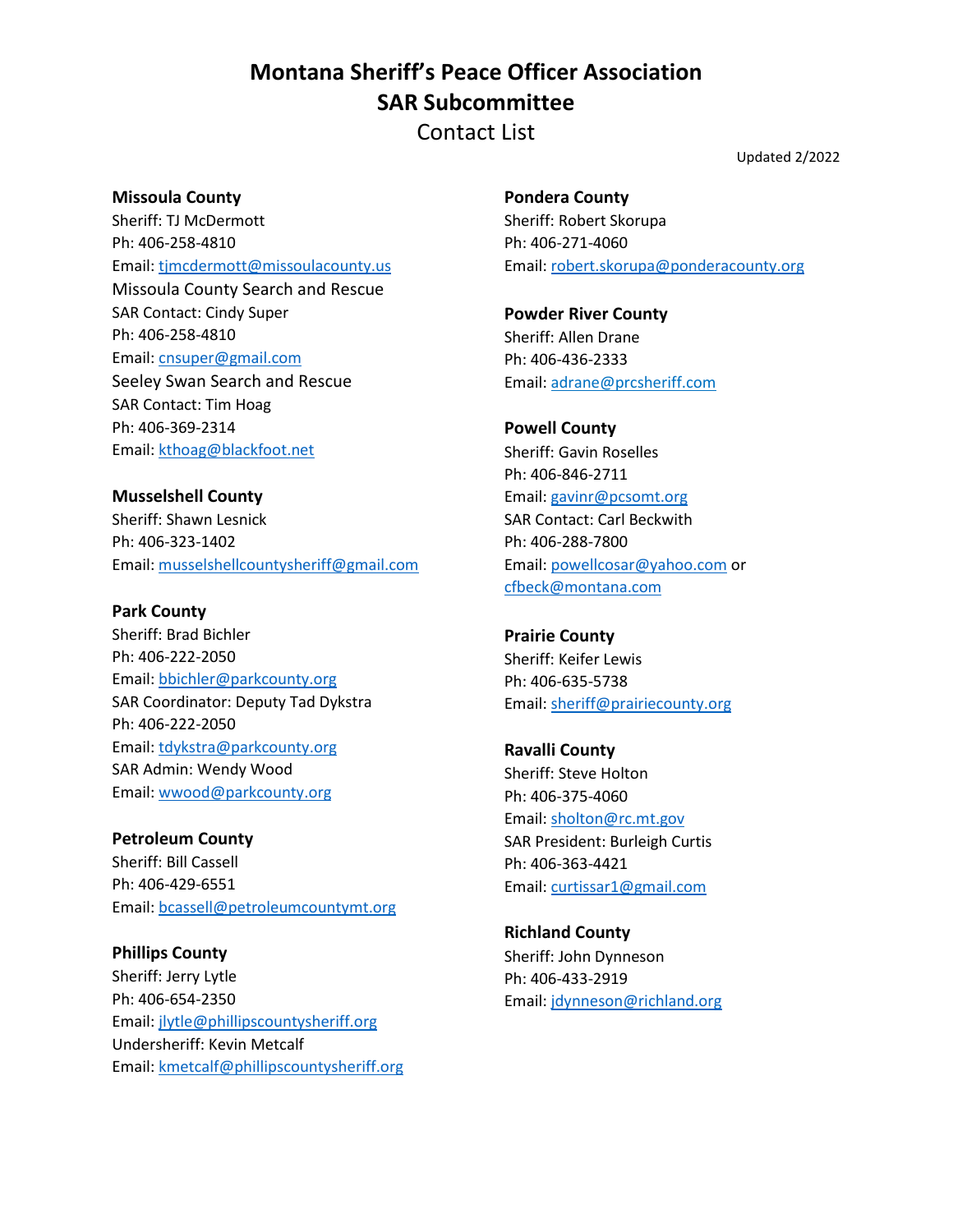Contact List

Updated 2/2022

**Roosevelt County** Sheriff: Jason Frederick Ph: 406-653-6230 Email: [jfrederick@rooseveltcounty.org](mailto:jfrederick@rooseveltcounty.org)

**Rosebud County** Sheriff: Allen Fulton Ph: 406-346-2715 Email: [afulton@rosebudcountymt.com](mailto:afulton@rosebudcountymt.com)

**Sanders County** Sheriff: Tom Rummel Ph: 406-827-3584 Email: [trummel@co.sanders.mt.us](mailto:trummel@co.sanders.mt.us)

**Sheridan County** Sheriff: Heidi Visocan Ph: 406-765-1200 Email: [hvisocan@co.sheridan.mt.us](mailto:hvisocan@co.sheridan.mt.us)

**Silverbow County**  Sheriff: Ed Lester Ph: 406-497-1120 Email: [elester@bsb.mt.gov](mailto:elester@bsb.mt.gov) 15-90 SAR SAR Captain: Capt. Doug Conway Ph: 406-497-1120 Email: [dconway@bsb.mt.gov](mailto:dconway@bsb.mt.gov) SAR Commander: Brad Belke Ph: 406-782-9777 Email: b.l.belke@gmail.com

**Stillwater County** Sheriff: Charles "Chip" Kem Ph: 406-322-5326 Email: [ckem@scsomt.org](mailto:ckem@scsomt.org) SAR Commander: Deputy Skylar Steele Ph: 406-321-9011 Email: [ssteele@scsomt.org](mailto:ssteele@scsomt.org) Email: [stillwatercountysar@gmail.com](mailto:stillwatercountysar@gmail.com)

**Sweetgrass County** Sheriff: Alan Ronneberg Ph: 406-932-5143 Email: [sgsheriff@itstriangle.com](mailto:sgsheriff@itstriangle.com)

**Teton County** Sheriff: Keith Van Setten Ph: 406-433-5781 Email: [kvansetten@tetoncomt.org](mailto:kvansetten@tetoncomt.org) SAR Commander: Ben Rhoades Ph: 406-590-5352 Email: [brhoades59436@yahoo.com](mailto:brhoades59436@yahoo.com)

**Toole County** Sheriff: Donna Whitt Ph: 406-434-5585 Email: [tcsheriff@3rivers.net](mailto:tcsheriff@3rivers.net) SAR Commander: Lyle Benjamin Email: [toolecountymtsar@gmail.com](mailto:toolecountymtsar@gmail.com)

**Treasure County** Sheriff: Allen Fulton Ph: 406-342-5211 Email: [tcsheriff@treasurecountymt.com](mailto:tcsheriff@treasurecountymt.com)

**Valley County** Sheriff: Tom Boyer Ph: 406-228-6277 Email: [tboyer@vallycountymt.gov](mailto:tboyer@vallycountymt.gov) SAR Captain: Randy Isakson Ph: 406-263-2193 Email: [randy\\_isakson@yahoo.com](mailto:randy_isakson@yahoo.com)

**Wheatland County** Sheriff: Everett Misner Ph: 406-632-5614 Email: [emisner@wheatlandco.com](mailto:emisner@wheatlandco.com)